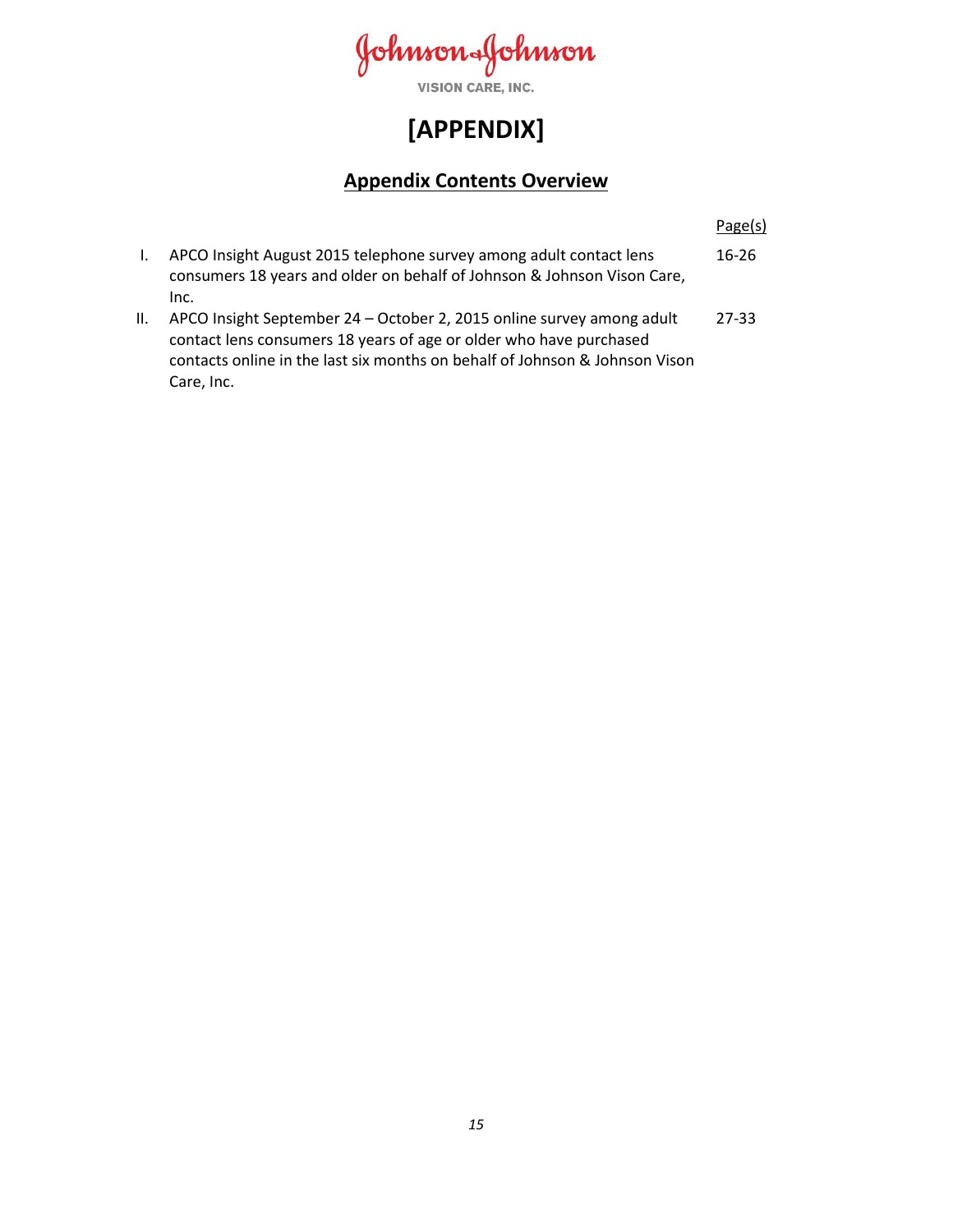

### **Johnson & Johnson Vision Care, Inc. U.S. Contact Lens Consumers Telephone Survey n= 867 adult contact lens consumers 18 years + (decision-makers who have purchased contacts in the last year) Survey conducted over the phone Fielded: July 27 – August 16, 2015**

Question 1 How long have you been wearing contact lenses?

| <b>LESS THAN A YEAR</b> | 4%                       |
|-------------------------|--------------------------|
| 1 - 2 YEARS             | 3%                       |
| 3 - 5 YEARS             | 18%                      |
| 6 - 10 YEARS            | 20%                      |
| 11 - 20 YEARS           | 25%                      |
| 21 - 30 YEARS           | 18%                      |
| 31 - 40 YEARS           | 7%                       |
| MORE THAN 40 YEARS      | 5%                       |
| DON'T KNOW/REFUSED      | $\overline{\phantom{0}}$ |
|                         |                          |

Question 2

Where do you TYPICALLY purchase contacts lenses? Do you buy them through...

| AN EYE DOCTOR SUCH AS AN OPHTHALMOLOGIST OR OPTOMETRIST           | 60% |
|-------------------------------------------------------------------|-----|
| A DISCOUNT RETAILER SUCH AS WALMART OR TARGET                     | 12% |
| AN INTERNET, ONLINE OR MAIL ORDER RETAILER SUCH AS 1-800 CONTACTS | 12% |
| A WHOLESALE CLUB SUCH AS SAM OR COSTCO                            | 8%  |
| AN OPTICAL RETAIL CHAIN SUCH AS LENSCRAFTERS OR PEARLE VISION     | 7%  |
| SOMEWHERE ELSE                                                    | 1%  |
| DON'T KNOW                                                        |     |

Question 3 If Q2=1-6 n=867 The LAST time you purchased contacts, did you buy them through [INSERT ANSWER FROM Q2] or somewhere else?

| YES, [Q2 ANSWER]  | 93% |
|-------------------|-----|
| SOMEWHERE ELSE    | 7%  |
| <b>DON'T KNOW</b> |     |

Question 4 If Q3=somewhere else n=49 And from where did you buy your contact lenses the LAST time you purchased them?

| AN EYE DOCTOR SUCH AS AN OPHTHALMOLOGIST OR OPTOMETRIST           | 39%                      |
|-------------------------------------------------------------------|--------------------------|
| AN OPTICAL RETAIL CHAIN SUCH AS LENSCRAFTERS OR PEARLE VISION     | 28%                      |
| AN INTERNET. ONLINE OR MAIL ORDER RETAILER SUCH AS 1-800 CONTACTS | 17%                      |
| A DISCOUNT RETAILER SUCH AS WALMART OR TARGET                     | 9%                       |
| A WHOLESALE CLUB SUCH AS SAM OR COSTCO                            | 2%                       |
| SOMEWHERE ELSE                                                    | 5%                       |
| DON'T REMEMBER                                                    | $\overline{\phantom{0}}$ |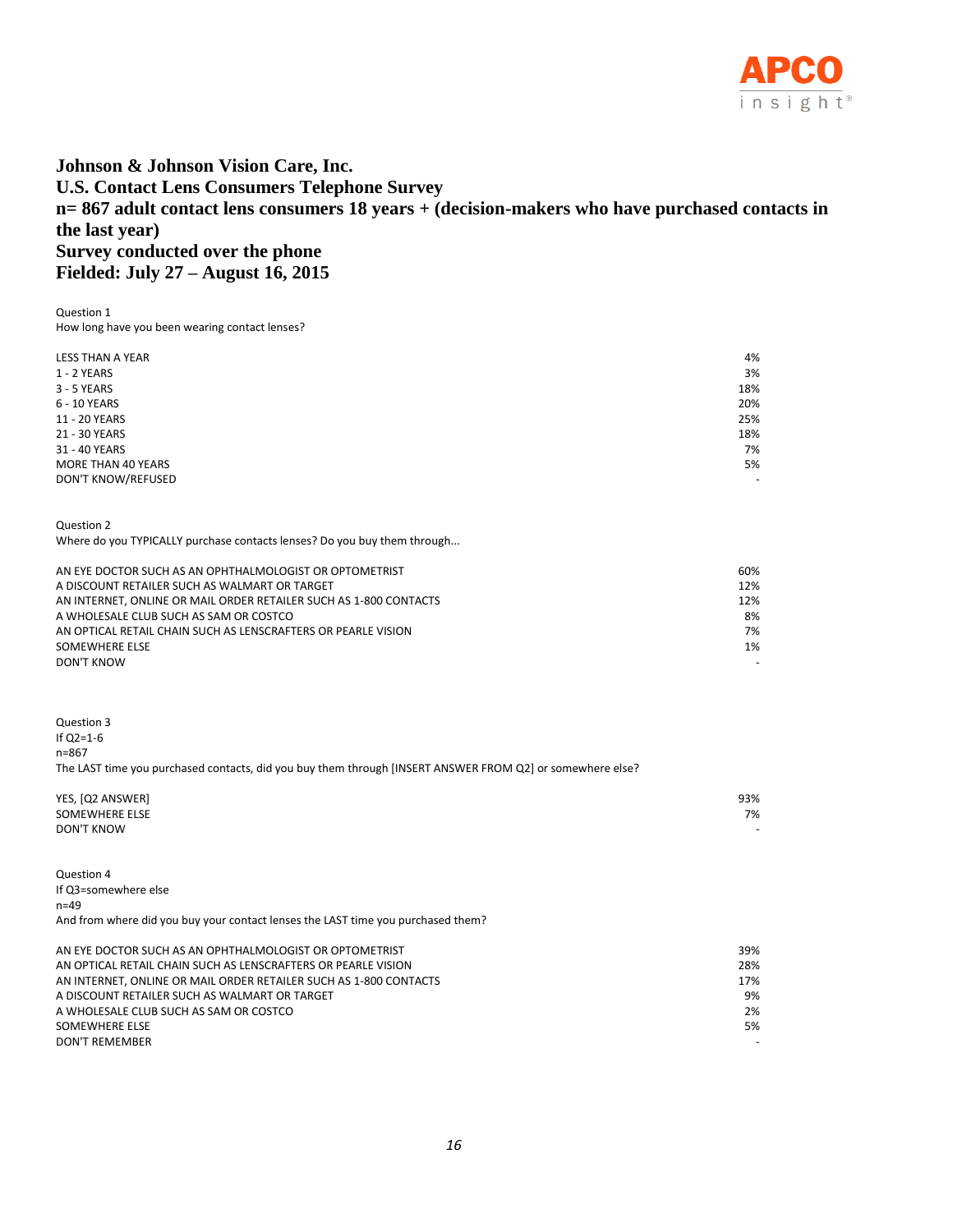

| Table 5                             |  |
|-------------------------------------|--|
| Summary of Contact Purchases: % Yes |  |

| THROUGH EYE DOCTOR<br>INTERNET, ONLINE OR MAIL ORDER RETAILER                                                                                                                       | 73%<br>18%       |
|-------------------------------------------------------------------------------------------------------------------------------------------------------------------------------------|------------------|
| Question 5A<br>If Q2 OR Q4 does not equal eye doctor<br>$n = 323$<br>Have you ever purchased your contacts through an eye doctor?                                                   |                  |
| YES<br>N <sub>O</sub><br>DON'T KNOW/REFUSED                                                                                                                                         | 72%<br>28%       |
| Question 5B<br>If Q2 OR Q4 does not equal internet, online, or mail order<br>$n = 751$<br>Have you ever purchased your contacts through an internet, online or mail order retailer? |                  |
| <b>YES</b><br>N <sub>O</sub><br>DON'T KNOW/REFUSED                                                                                                                                  | 17%<br>83%       |
| Question 6<br>If Q2 equals eye doctor and Q3= eye doctor<br>$n = 514$<br>Have you always purchased contacts through your eye doctors?                                               |                  |
| YES<br>N <sub>O</sub><br><b>DON'T KNOW/REFUSED</b>                                                                                                                                  | 89%<br>10%<br>1% |

Thinking about all of the different ways you can buy contact lenses - through your doctor, internet/online, by mail, at a store, etc. - how satisfied are you with your options? Would you say you are very, somewhat, not very or not at all satisfied?

| <b>TOTAL SATISFIED</b><br><b>TOTAL NOT SATISFIED</b> | 96%<br>3% |
|------------------------------------------------------|-----------|
| <b>VERY SATISFIED</b>                                | 80%       |
| SOMEWHAT SATISFIED                                   | 17%       |
| NOT VERY SATISFIED                                   | 1%        |
| NOT AT ALL SATISFIED                                 | 1%        |
| DON'T KNOW/REFUSED                                   | 1%        |

Question 8

In your opinion, is it very, somewhat, not very or not at all important, to be able to purchase your contacts through your eye doctor?

| <b>TOTAL IMPORTANT</b>     | 78%    |
|----------------------------|--------|
| <b>TOTAL NOT IMPORTANT</b> | 21%    |
| <b>VERY IMPORTANT</b>      | 53%    |
| SOMEWHAT IMPORTANT         | 25%    |
| NOT VERY IMPORTANT         | 16%    |
| NOT AT ALL IMPORTANT       | 5%     |
| <b>DON'T KNOW</b>          | $\ast$ |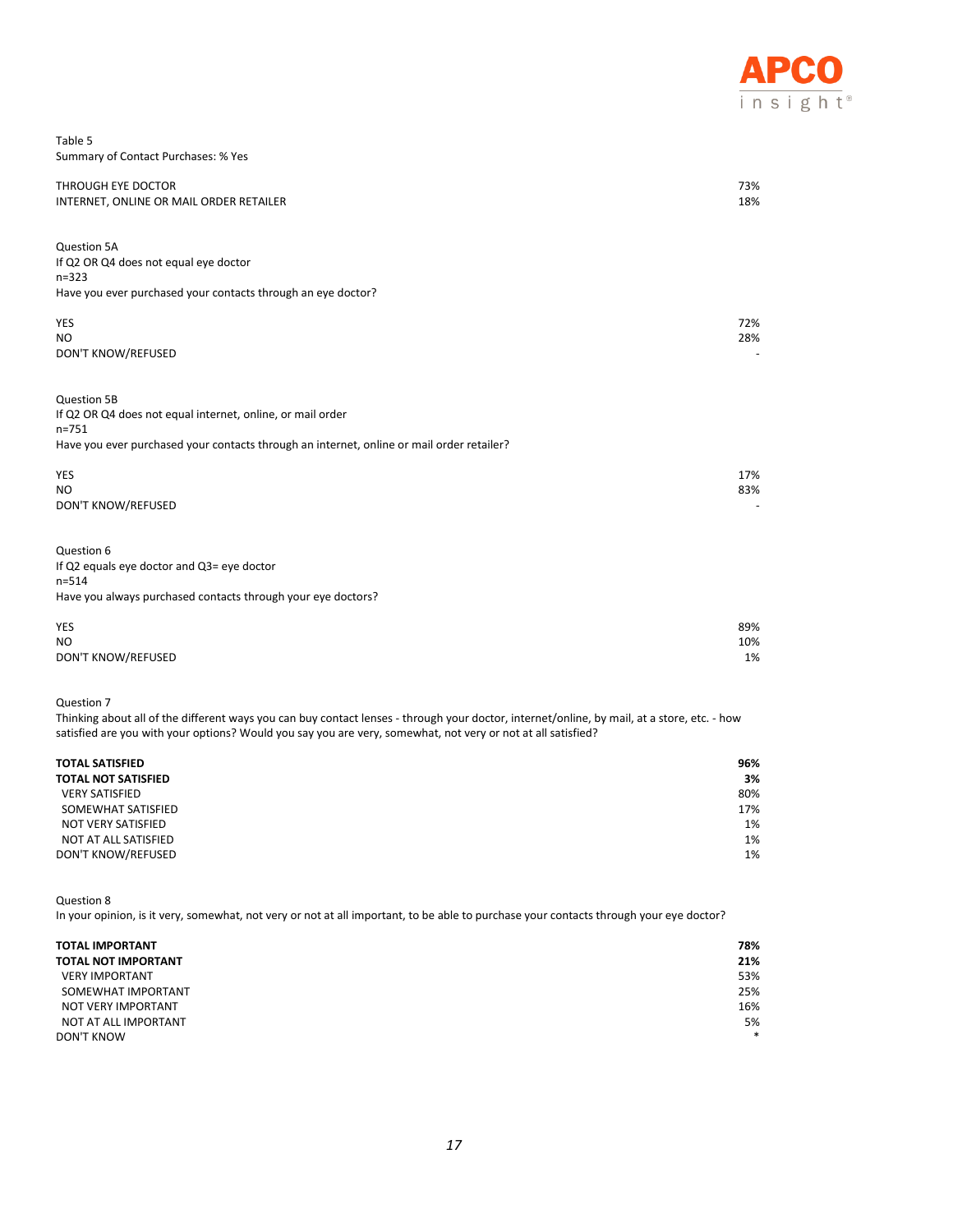

I am going to read through some reasons people have said that they like purchasing their contacts through their eye doctor. As I read each one, please tell me if it is a reason you might purchase your contacts through an eye doctor.

| I TRUST MY EYE DOCTOR                                                        | 81% |
|------------------------------------------------------------------------------|-----|
| I KNOW I GETTING THE CORRECT CONTACTS AS PRESCRIBED BY MY DOCTOR             | 77% |
| I CAN GET MY QUESTIONS ANSWERED IN-PERSON                                    | 77% |
| IT IS CONVENIENT                                                             | 77% |
| <b>IT IS EASY</b>                                                            | 77% |
| I KNOW I GETTING THE BEST FITTING CONTACTS                                   | 72% |
| LCAN TRY OUT DIFFERENT PAIRS OF CONTACTS UNTIL LFIND A TYPE THAT WORK FOR ME | 67% |
| I CAN GET MY EYEGLASSES AT THE SAME TIME                                     | 65% |
| THEY WORK WITH ME TO FIND THE BEST CONTACTS AT THE LOWEST PRICE              | 60% |
| I CAN GET A DISCOUNT THROUGH INSURANCE                                       | 56% |
| I CAN PICK CONTACTS UP THE SAME DAY AS I VISIT MY EYE DOCTOR                 | 46% |
| I CAN TURN IN UNUSED CONTACTS FOR A REBATE OR REFUND                         | 24% |
| ANOTHER REASON NOT YET MENTIONED                                             | 1%  |
| NONE OF THE ABOVE                                                            | 3%  |

Question 10 When was the last time you had an eye exam?

| <b>WITHIN THE LAST YEAR</b>                              | 87%                      |
|----------------------------------------------------------|--------------------------|
| <b>MORE THAN A YEAR</b>                                  | 13%                      |
| WITHIN THE LAST SIX MONTHS                               | 53%                      |
| MORE THAN SIX MONTHS AGO. BUT WITHIN THE LAST YEAR       | 34%                      |
| MORE THAN A YEAR AGO, BUT WITHIN THE LAST TWO YEARS      | 11%                      |
| MORE THAN TWO YEARS AGO. BUT WITHIN THE LAST THREE YEARS | $1\%$                    |
| MORE THAN THREE YEARS AGO                                | 1%                       |
| <b>DON'T KNOW/REFUSED</b>                                | $\overline{\phantom{0}}$ |

Question 11

When was the last time your prescription for contact lenses changed?

| LESS THAN A YEAR          | 46% |
|---------------------------|-----|
| 1 - 2 YEARS               | 27% |
| 3 - 5 YEARS               | 14% |
| 6 - 10 YEARS              | 5%  |
| MORE THAN 10 YEARS        | 3%  |
| <b>DON'T KNOW/REFUSED</b> | 5%  |

Table 14 Summary Table: % Very Important

| HAVING CONTACTS THAT FIT YOUR EYES COMFORTABLY                                                       | 95% |
|------------------------------------------------------------------------------------------------------|-----|
| REGULARLY VISITING YOUR EYE DOCTOR TO ENSURE YOU HAVE THE RIGHT LENSES TO MEET SPECIFIC VISION NEEDS | 77% |
| REGULARLY VISITING YOUR EYE DOCTOR TO MAINTAIN EYE HEALTH                                            | 76% |
| UNDERSTANDING HOW TO SAFELY WEAR YOUR CONTACTS                                                       | 76% |
| UNDERSTANDING HOW TO SAFELY CLEAN YOUR CONTACTS                                                      | 73% |
| HAVING A CURRENT CONTACT LENS PRESCRIPTION THAT IS NOT EXPIRED                                       | 71% |
| REGULARLY VISITING YOUR EYE DOCTOR AS A PART OF YOUR OVERALL HEALTH                                  | 67% |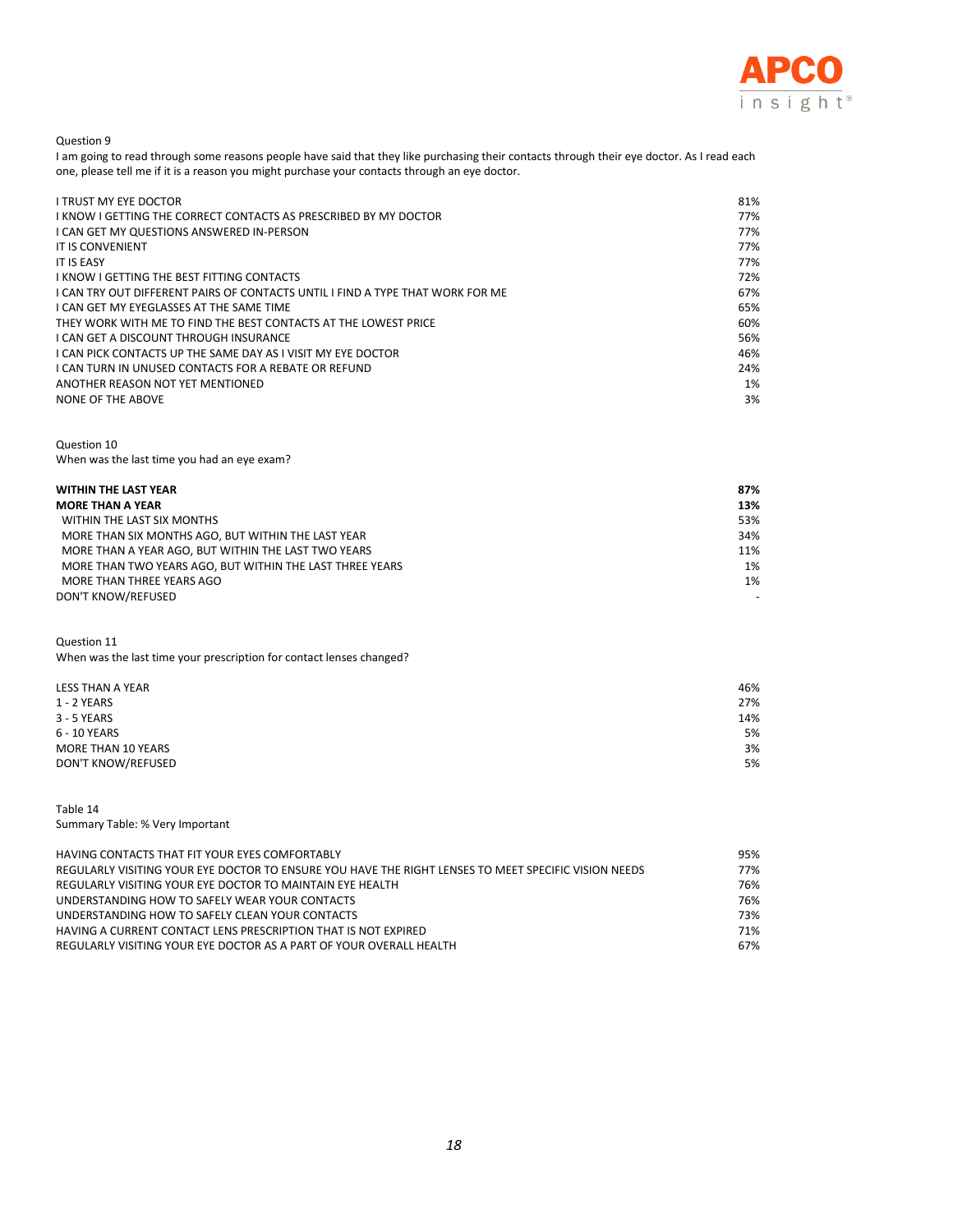

Table 15 Summary Table: % Total Important

| HAVING CONTACTS THAT FIT YOUR EYES COMFORTABLY                                                       | 100% |
|------------------------------------------------------------------------------------------------------|------|
| REGULARLY VISITING YOUR EYE DOCTOR TO ENSURE YOU HAVE THE RIGHT LENSES TO MEET SPECIFIC VISION NEEDS | 97%  |
| REGULARLY VISITING YOUR EYE DOCTOR TO MAINTAIN EYE HEALTH                                            | 96%  |
| REGULARLY VISITING YOUR EYE DOCTOR AS A PART OF YOUR OVERALL HEALTH                                  | 96%  |
| HAVING A CURRENT CONTACT LENS PRESCRIPTION THAT IS NOT EXPIRED                                       | 94%  |
| UNDERSTANDING HOW TO SAFELY WEAR YOUR CONTACTS                                                       | 93%  |
| UNDERSTANDING HOW TO SAFELY CLEAN YOUR CONTACTS                                                      | 91%  |

#### Question 12\_1

Now I am going to read through a list and I want you to tell me how important you believe each item is. Please tell me if each is very, somewhat, not very or not at all important. Regularly visiting your eye doctor as a part of your overall health

| <b>TOTAL IMPORTANT</b>     | 96%    |
|----------------------------|--------|
| <b>TOTAL NOT IMPORTANT</b> | 4%     |
| <b>VERY IMPORTANT</b>      | 67%    |
| SOMEWHAT IMPORTANT         | 29%    |
| NOT VERY IMPORTANT         | 3%     |
| NOT AT ALL IMPORTANT       | 1%     |
| <b>DON'T KNOW</b>          | $\ast$ |

#### Question 12\_2

Now I am going to read through a list and I want you to tell me how important you believe each item is. Please tell me if each is very, somewhat, not very or not at all important. Regularly visiting your eye doctor to maintain eye health

| <b>TOTAL IMPORTANT</b>     | 96%    |
|----------------------------|--------|
| <b>TOTAL NOT IMPORTANT</b> | 4%     |
| <b>VERY IMPORTANT</b>      | 76%    |
| SOMEWHAT IMPORTANT         | 20%    |
| NOT VERY IMPORTANT         | 3%     |
| NOT AT ALL IMPORTANT       | $\ast$ |
| <b>DON'T KNOW</b>          | $\ast$ |

Question 12\_3

Now I am going to read through a list and I want you to tell me how important you believe each item is. Please tell me if each is very, somewhat, not very or not at all important.

Regularly visiting your eye doctor to ensure you have the right lenses to meet specific vision needs

| <b>TOTAL IMPORTANT</b>     | 97%    |
|----------------------------|--------|
| <b>TOTAL NOT IMPORTANT</b> | 3%     |
| <b>VERY IMPORTANT</b>      | 77%    |
| SOMEWHAT IMPORTANT         | 20%    |
| NOT VERY IMPORTANT         | 3%     |
| NOT AT ALL IMPORTANT       | $\ast$ |
| <b>DON'T KNOW</b>          | $\ast$ |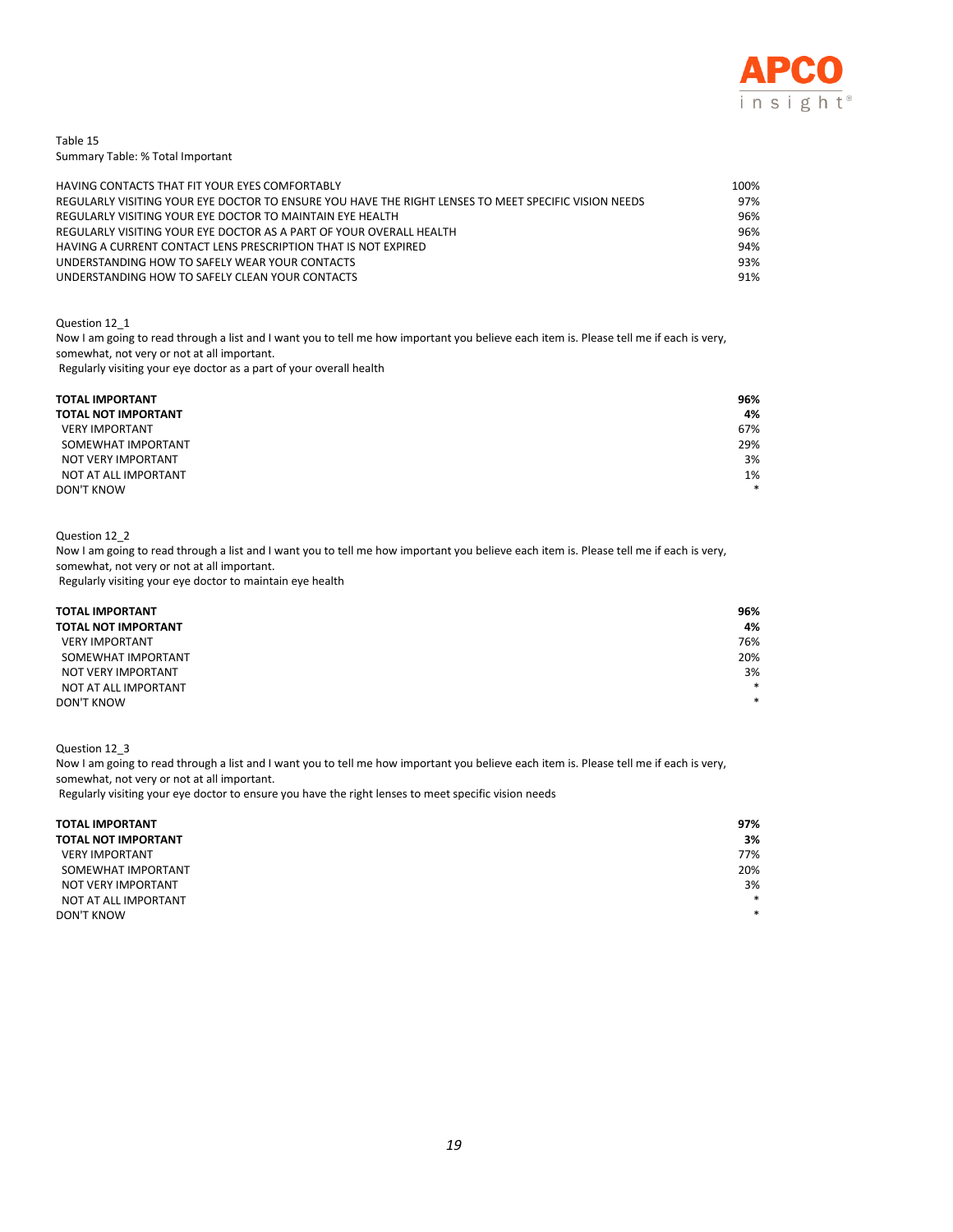

Question 12\_4

Now I am going to read through a list and I want you to tell me how important you believe each item is. Please tell me if each is very, somewhat, not very or not at all important.

Having a current contact lens prescription that is not expired

| <b>TOTAL IMPORTANT</b>     | 94% |
|----------------------------|-----|
| <b>TOTAL NOT IMPORTANT</b> | 5%  |
| <b>VERY IMPORTANT</b>      | 71% |
| SOMEWHAT IMPORTANT         | 23% |
| NOT VERY IMPORTANT         | 4%  |
| NOT AT ALL IMPORTANT       | 1%  |
| <b>DON'T KNOW</b>          | 1%  |

#### Question 12\_5

Now I am going to read through a list and I want you to tell me how important you believe each item is. Please tell me if each is very, somewhat, not very or not at all important. Having contacts that fit your eyes comfortably

| <b>TOTAL IMPORTANT</b>     | 100%                     |
|----------------------------|--------------------------|
| <b>TOTAL NOT IMPORTANT</b> | $\blacksquare$           |
| <b>VERY IMPORTANT</b>      | 95%                      |
| SOMEWHAT IMPORTANT         | 5%                       |
| NOT VERY IMPORTANT         | $\overline{\phantom{0}}$ |
| NOT AT ALL IMPORTANT       | $\overline{\phantom{0}}$ |
| <b>DON'T KNOW</b>          | $\ast$                   |

#### Question 12\_6

Now I am going to read through a list and I want you to tell me how important you believe each item is. Please tell me if each is very, somewhat, not very or not at all important. Understanding how to safely wear your contacts

| <b>TOTAL IMPORTANT</b> | 93%    |
|------------------------|--------|
| TOTAL NOT IMPORTANT    | 7%     |
| <b>VERY IMPORTANT</b>  | 76%    |
| SOMEWHAT IMPORTANT     | 17%    |
| NOT VERY IMPORTANT     | 5%     |
| NOT AT ALL IMPORTANT   | 2%     |
| <b>DON'T KNOW</b>      | $\ast$ |

Question 12\_7

Now I am going to read through a list and I want you to tell me how important you believe each item is. Please tell me if each is very, somewhat, not very or not at all important. Understanding how to safely clean your contacts

| <b>TOTAL IMPORTANT</b><br><b>TOTAL NOT IMPORTANT</b> | 91%<br>8% |
|------------------------------------------------------|-----------|
| <b>VERY IMPORTANT</b>                                | 73%       |
| SOMEWHAT IMPORTANT                                   | 19%       |
| NOT VERY IMPORTANT                                   | 6%        |
| NOT AT ALL IMPORTANT                                 | 2%        |
| <b>DON'T KNOW</b>                                    | $\ast$    |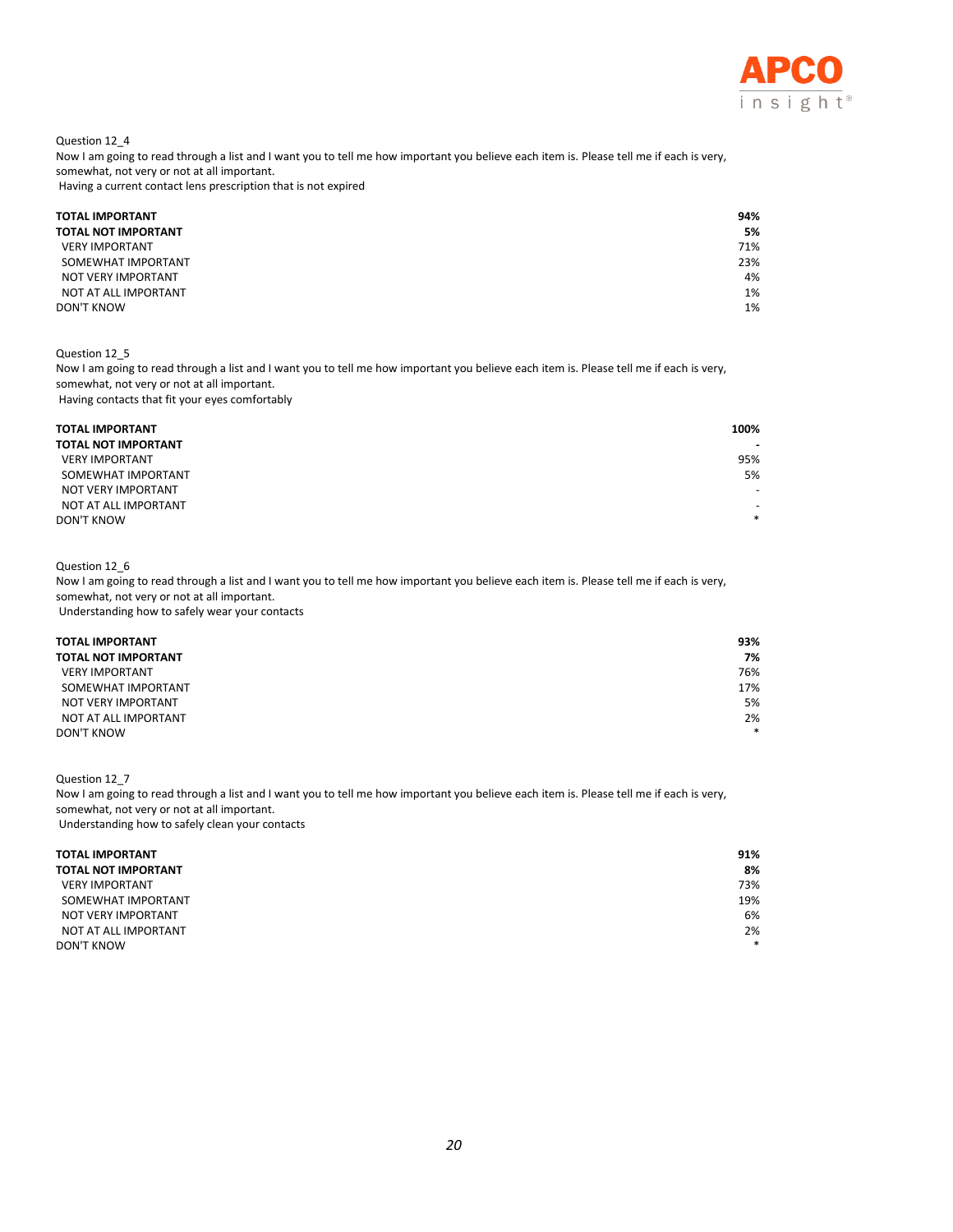

#### Question 13 Who taught you to safely use your contacts?

| YOUR EYE DOCTOR                                        | 60%                      |
|--------------------------------------------------------|--------------------------|
| A STAFF MEMBER OR TECHNICIAN IN YOUR EYE DOCTOR OFFICE | 42%                      |
| A FAMILY MEMBER                                        | 7%                       |
| A FRIEND                                               | 2%                       |
| SOMEONE ELSE                                           | $\overline{\phantom{0}}$ |
| NO ONE                                                 | $\ast$                   |
| DON'T KNOW/REMEMBER                                    | $\ast$                   |

Question 14

Were you aware that part of your eye exam with your doctor includes checking for symptoms of diseases such as diabetes, arthritis, hypertension and even some cancers?

| YES                                                                            | 79% |
|--------------------------------------------------------------------------------|-----|
| <b>NO</b>                                                                      | 21% |
|                                                                                |     |
|                                                                                |     |
| Question 15                                                                    |     |
| In your opinion, have contacts improved in recent years?                       |     |
|                                                                                |     |
| YES                                                                            | 83% |
| <b>NO</b>                                                                      | 9%  |
| <b>DON'T KNOW</b>                                                              | 8%  |
|                                                                                |     |
|                                                                                |     |
|                                                                                |     |
| Question 16A                                                                   |     |
| Have you ever asked your eye doctor for a new brand or type of contact lenses? |     |
|                                                                                |     |
| YES                                                                            | 52% |
| <b>NO</b>                                                                      | 47% |
| <b>DON'T KNOW</b>                                                              | 1%  |
|                                                                                |     |
|                                                                                |     |
| Question 16B                                                                   |     |
| If Q16A equals yes                                                             |     |
| $n = 435$                                                                      |     |
| Why did you ask for a new brand or type of contact lenses? Was it because of   |     |
|                                                                                |     |
|                                                                                |     |

| <b>COMFORT</b>                                                       | 65% |
|----------------------------------------------------------------------|-----|
| <b>EFFECTIVENESS</b>                                                 | 19% |
| AN ADVERTISEMENT YOU SAW FOR ANOTHER BRAND OR TYPE OF CONTACT LENSES | 17% |
| COST                                                                 | 16% |
| A RECOMMENDATION FROM A FAMILY MEMBER OR FRIEND                      | 5%  |
| RECOMMENDATION FROM EYE DOCTOR                                       | 3%  |
| EYE COLOR/CHANGE OF EYE COLOR                                        | 3%  |
| <b>ANOTHER REASON</b>                                                | 3%  |
| DON'T KNOW                                                           | 1%  |
|                                                                      |     |

Question 17 Do you agree or disagree that only certain manufacturers or brands of contacts work better for your eyes?

| <b>TOTAL AGREE</b>         | 69% |
|----------------------------|-----|
| <b>TOTAL DISAGREE</b>      | 19% |
| <b>STRONGLY AGREE</b>      | 44% |
| SOMEWHAT AGREE             | 24% |
| SOMEWHAT DISAGREE          | 14% |
| <b>STRONGLY DISAGREE</b>   | 5%  |
| NEITHER AGREE NOR DISAGREE | 8%  |
| <b>DON'T KNOW/REFUSED</b>  | 4%  |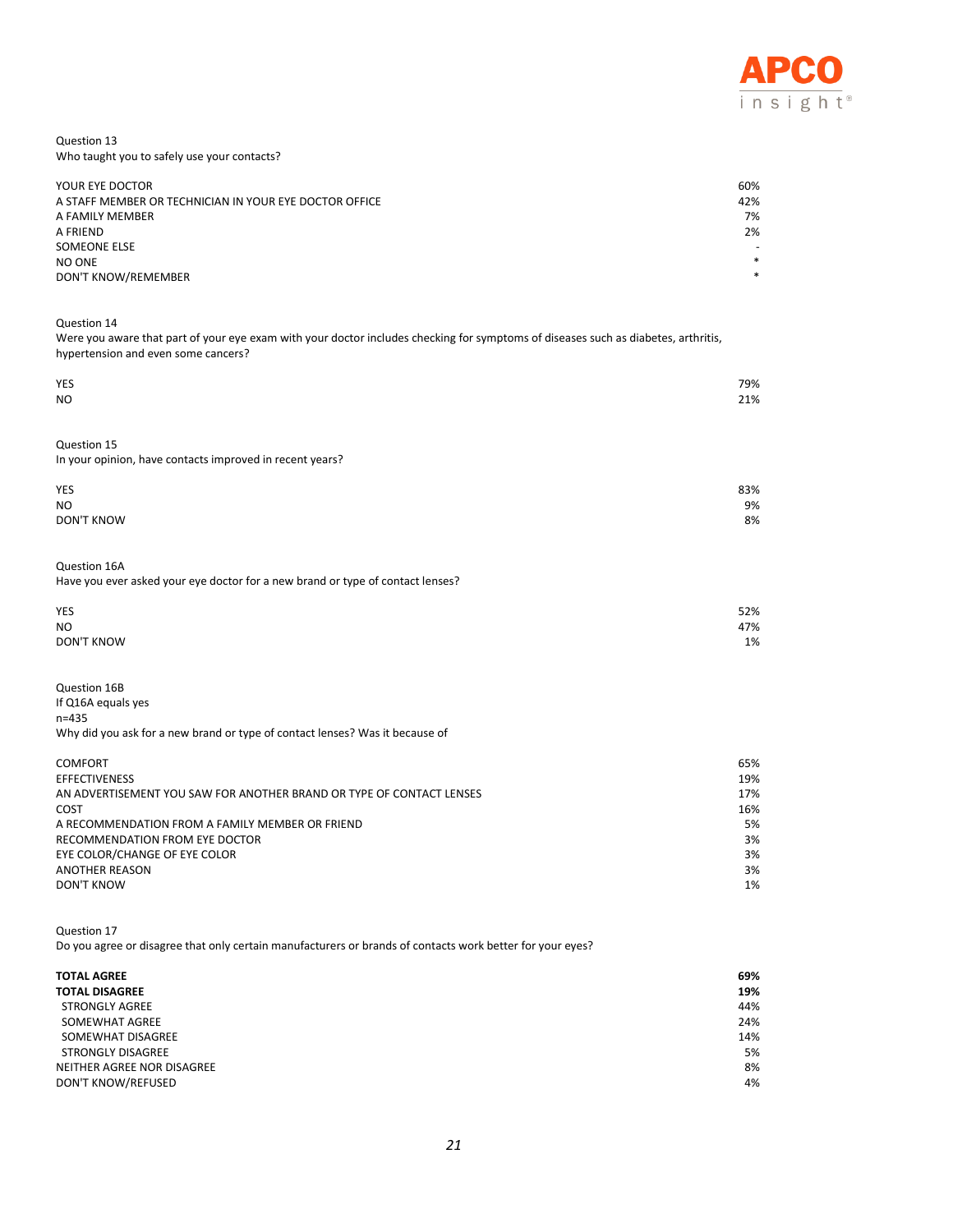

Question 18 Would you say it was or has been easy or difficult to find contacts that you like?

| <b>TOTAL EASY</b>          | 85% |
|----------------------------|-----|
| <b>TOTAL DIFFICULT</b>     | 13% |
| <b>VERY EASY</b>           | 57% |
| <b>SOMEWHAT EASY</b>       | 28% |
| SOMEWHAT DIFFICULT         | 8%  |
| <b>VERY DIFFICULT</b>      | 5%  |
| NEITHER EASY NOR DIFFICULT | 1%  |
| DON'T KNOW/REFUSED         | 1%  |

Question 19

And has your eye doctor been very, somewhat, not very or not at all helpful in finding contacts you liked?

| <b>TOTAL HELPFUL</b>     | 97% |
|--------------------------|-----|
| <b>TOTAL NOT HELPFUL</b> | 3%  |
| <b>VERY HELPFUL</b>      | 84% |
| SOMEWHAT HELPFUL         | 12% |
| NOT VERY HELPFUL         | 1%  |
| NOT AT ALL HELPFUL       | 2%  |
| <b>DON'T KNOW</b>        | 1%  |

### Question 19\_2

And has your eye doctor been very, somewhat, not very or not at all helpful in finding contacts you liked?

| <b>TOTAL HELPFUL</b>     | 97% |
|--------------------------|-----|
| <b>TOTAL NOT HELPFUL</b> | 2%  |
| <b>VERY HELPFUL</b>      | 86% |
| SOMEWHAT HELPFUL         | 11% |
| NOT VERY HELPFUL         | 1%  |
| NOT AT ALL HELPFUL       | 1%  |
| <b>DON'T KNOW</b>        | 1%  |

#### Question 19\_3

And has your eye doctor been very, somewhat, not very or not at all helpful in finding contacts you liked?

| <b>TOTAL HELPFUL</b> | 92%    |
|----------------------|--------|
| TOTAL NOT HELPFUL    | 8%     |
| <b>VERY HELPFUL</b>  | 70%    |
| SOMEWHAT HELPFUL     | 22%    |
| NOT VERY HELPFUL     | 4%     |
| NOT AT ALL HELPFUL   | 4%     |
| DON'T KNOW           | $\sim$ |

Table 33 Summary Table: % Agree

| IMPROVED YOUR QUALITY OF LIFE           | 89% |
|-----------------------------------------|-----|
| HELPED YOU TO BE MORE PHYSICALLY ACTIVE | 80% |
| <b>GIVEN YOU GREATER CONFIDENCE</b>     | 77% |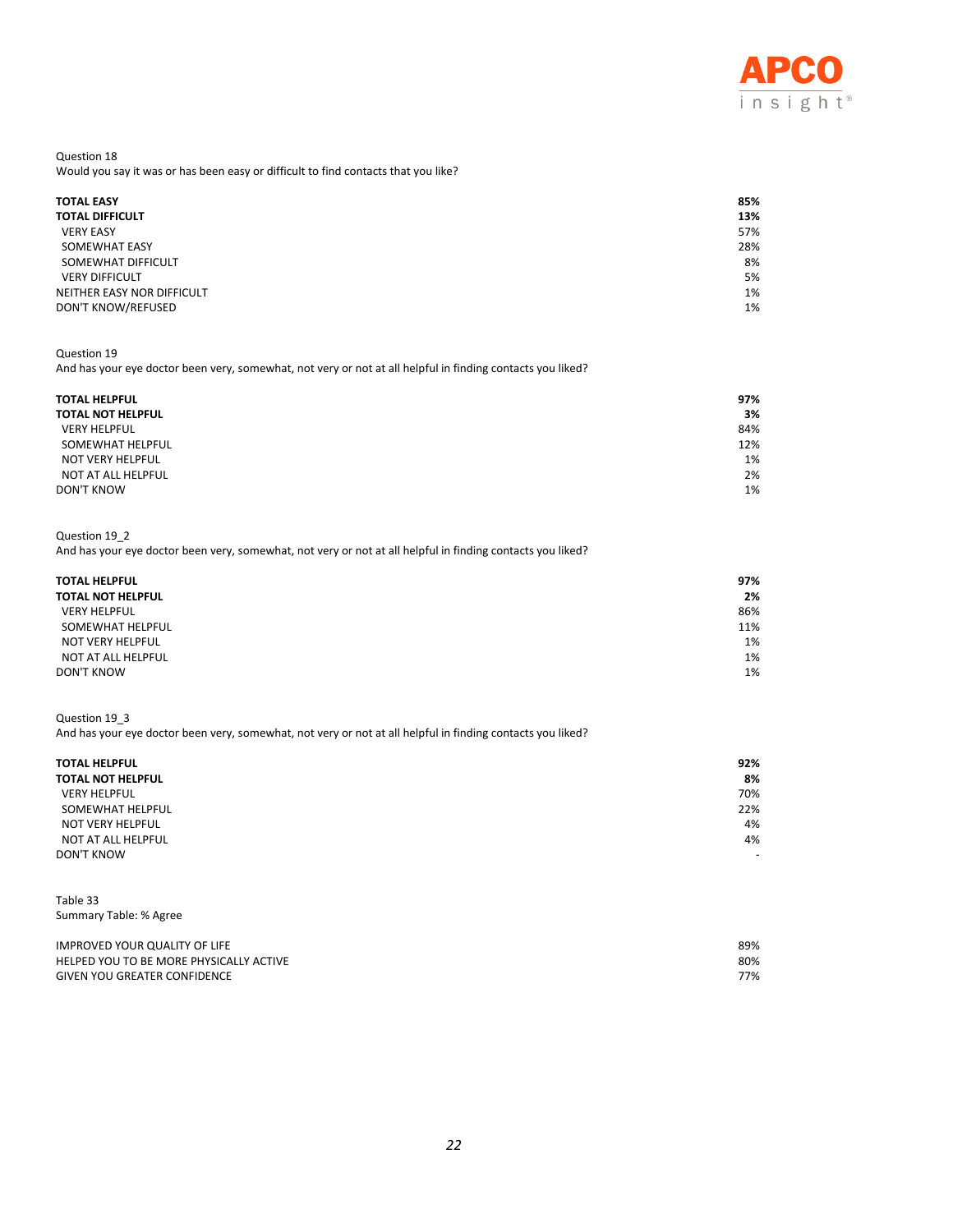

#### Question 20\_1 Do you agree or disagree that contact lenses have: Improved your quality of life

| AGREE                      | 89%    |
|----------------------------|--------|
| <b>DISAGREE</b>            | 6%     |
| NEITHER AGREE NOR DISAGREE | 5%     |
| <b>DON'T KNOW/REFUSED</b>  | $\ast$ |
|                            |        |

Question 20\_2 Do you agree or disagree that contact lenses have: Helped you to be more physically active

| AGREE                      | 80% |
|----------------------------|-----|
| <b>DISAGREE</b>            | 14% |
| NEITHER AGREE NOR DISAGREE | 5%  |
| DON'T KNOW/REFUSED         | 1%  |
|                            |     |

#### Question 20\_3 Do you agree or disagree that contact lenses have: Given you greater confidence

| AGREE                      | 77% |
|----------------------------|-----|
| <b>DISAGREE</b>            | 14% |
| NEITHER AGREE NOR DISAGREE | 8%  |
| DON'T KNOW/REFUSED         | 1%  |
|                            |     |

Question 21

The LAST time you purchased contacts, would you say it was easy or difficult to find a good price?

| <b>TOTAL EASY</b>          | 81% |
|----------------------------|-----|
| <b>TOTAL DIFFICULT</b>     | 9%  |
| <b>VERY EASY</b>           | 51% |
| SOMEWHAT EASY              | 30% |
| SOMEWHAT DIFFICULT         | 6%  |
| <b>VERY DIFFICULT</b>      | 3%  |
| NEITHER EASY NOR DIFFICULT | 8%  |
| DON'T KNOW/REFUSED         | 2%  |

Question 22

Sometimes retailers and eye doctors supply rebates for contacts so that the amount paid at the time of purchase, is not actually the final price. Thinking back to the last time you bought a new brand or type of contacts, how clear was the final price?

| <b>TOTAL CLEAR</b>     | 92% |
|------------------------|-----|
| <b>TOTAL NOT CLEAR</b> | 5%  |
| <b>VERY CLEAR</b>      | 77% |
| SOMEWHAT CLEAR         | 15% |
| NOT VERY CLEAR         | 4%  |
| NOT AT ALL CLEAR       | 1%  |
| <b>DON'T KNOW</b>      | 2%  |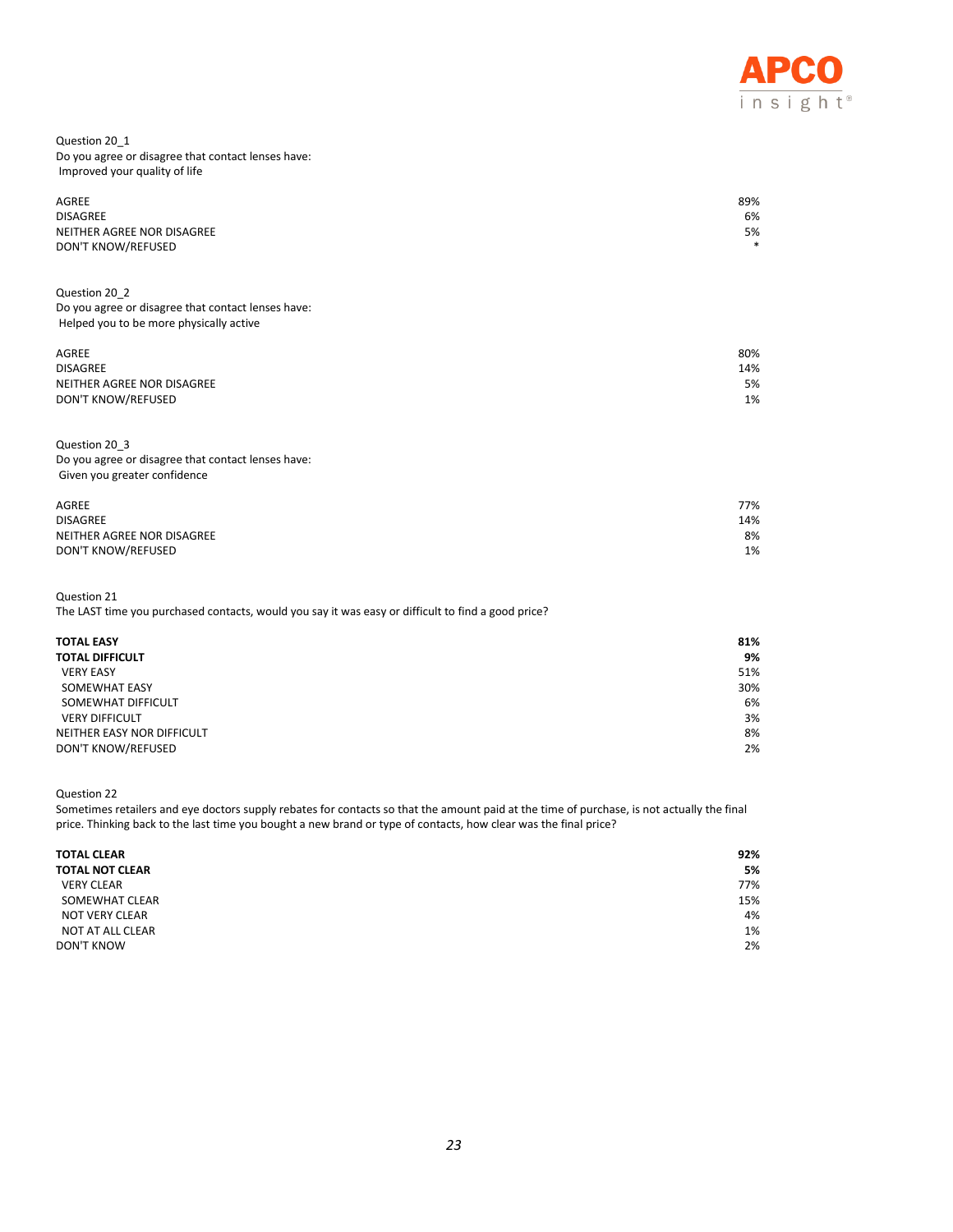

Question S1 In the past year, have you purchased any of the following prescription eyewear for your personal use?

| <b>CONTACT LENSES</b><br>PRESCRIPTION EYEGLASSES<br>PRESCRIPTION SUNGLASSES<br>NONE OF THE ABOVE<br>DON'T KNOW/REFUSED | 100%<br>44%<br>10%<br>$\overline{\phantom{a}}$ |
|------------------------------------------------------------------------------------------------------------------------|------------------------------------------------|
| Question D1<br>Gender.                                                                                                 |                                                |
| MALE<br><b>FEMALE</b>                                                                                                  | 40%<br>60%                                     |
| Question D2<br>Age.                                                                                                    |                                                |
| $18 - 24$                                                                                                              | 20%                                            |
| $25 - 34$                                                                                                              | 25%                                            |
| $35 - 44$                                                                                                              | 30%                                            |
| $45 - 54$<br>$55 - 64$                                                                                                 | 8%<br>10%                                      |
| <b>65 AND ABOVE</b>                                                                                                    | 7%                                             |
| <b>REFUSED</b>                                                                                                         | $\overline{\phantom{a}}$                       |
| $18 - 34$                                                                                                              | 45%                                            |
| $35 - 49$                                                                                                              | 33%                                            |
| $50 - 64$                                                                                                              | 15%                                            |
| $65+$                                                                                                                  | 7%                                             |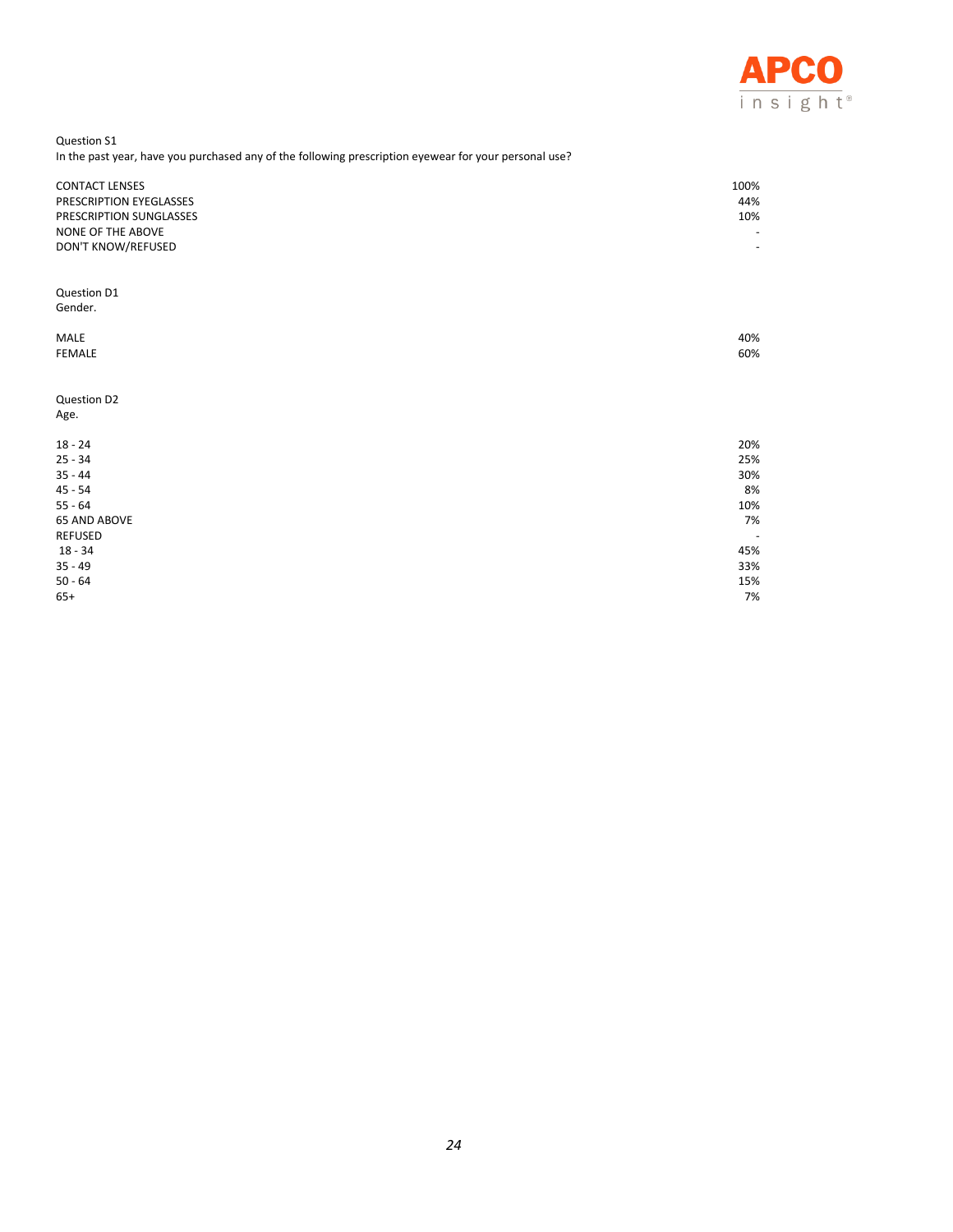

Question D3 State.

| AT RISK STATE            | 14%            |
|--------------------------|----------------|
| <b>CALIFORNIA</b>        | 5%             |
| <b>FLORIDA</b>           | 8%             |
| <b>UTAH</b>              | 1%             |
| <b>NOT AT RISK STATE</b> | 86%            |
| ALABAMA                  | 3%<br>$\ast$   |
| <b>ALASKA</b>            |                |
| ARIZONA                  | 3%             |
| ARKANSAS                 | 1%             |
| COLORADO                 | 5%             |
| CONNECTICUT              | 1%             |
| DELAWARE                 | $\ast$         |
| DISTRICT OF COLUMBIA     |                |
| <b>GEORGIA</b>           | 1%             |
| <b>HAWAII</b>            |                |
| <b>IDAHO</b>             | $\ast$         |
| <b>ILLINOIS</b>          | 7%             |
| <b>INDIANA</b>           | 3%             |
| <b>IOWA</b>              | 1%             |
| <b>KANSAS</b>            | 2%             |
| <b>KENTUCKY</b>          | 3%             |
| LOUISIANA                | 2%             |
| <b>MAINE</b>             | 1%             |
| MARYLAND                 | 2%             |
| MASSACHUSETTS            | 1%             |
| <b>MICHIGAN</b>          | 1%             |
| <b>MINNESOTA</b>         | 4%             |
| <b>MISSISSIPPI</b>       | 1%             |
| <b>MISSOURI</b>          | 2%             |
| <b>MONTANA</b>           | $\ast$         |
| NEBRASKA                 | 2%             |
| <b>NEVADA</b>            | $\ast$         |
| <b>NEW HAMPSHIRE</b>     | $\ast$         |
| <b>NEW JERSEY</b>        | 3%             |
| <b>NEW MEXICO</b>        | $\ast$         |
| <b>NEW YORK</b>          | 4%             |
| <b>NORTH CAROLINA</b>    | 5%             |
| <b>NORTH DAKOTA</b>      | 1%             |
| OHIO                     | 6%             |
| OKLAHOMA                 | 1%             |
| OREGON                   | 1%             |
| PENNSYLVANIA             | 7%             |
| <b>RHODE ISLAND</b>      | 1%             |
| SOUTH CAROLINA           | 1%             |
| SOUTH DAKOTA             | 1%             |
| <b>TENNESSEE</b>         | 1%             |
| <b>TEXAS</b>             | 3%             |
| <b>VERMONT</b>           | 1%             |
| <b>VIRGINIA</b>          | 1%             |
| <b>WASHINGTON</b>        | 1%             |
| <b>WEST VIRGINIA</b>     | 1%             |
| WISCONSIN                | 2%             |
| <b>WYOMING</b>           | $\overline{a}$ |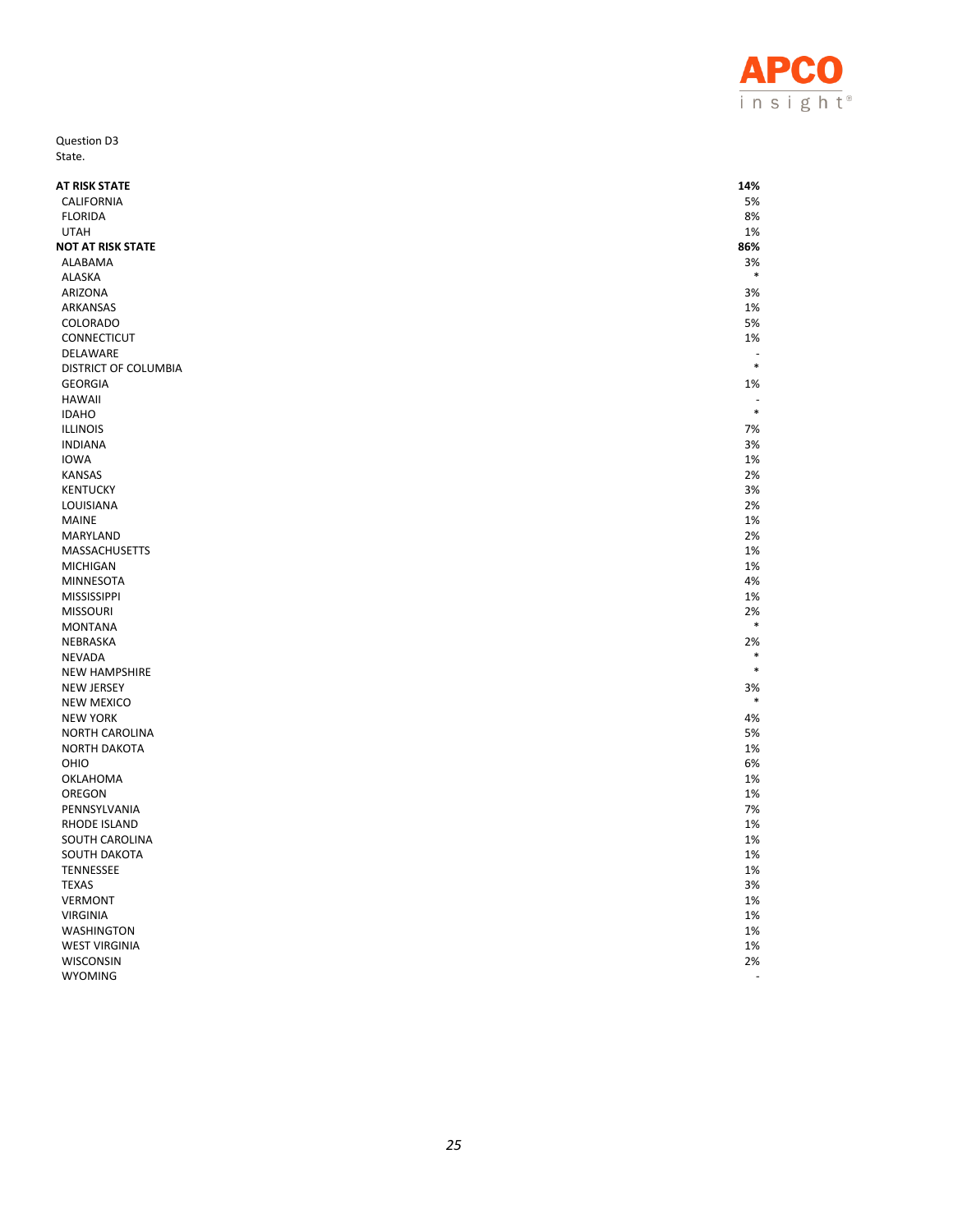

Question D3A Region.

| NORTHEAST      | 17% |
|----------------|-----|
| <b>MIDWEST</b> | 30% |
| SOUTH          | 34% |
| <b>WEST</b>    | 19% |

Question D4 Which of the following best describes your ethnic background?

| CAUCASIAN OR WHITE        | 77% |
|---------------------------|-----|
| AFRICAN AMERICAN OR BLACK | 8%  |
| HISPANIC OR LATINO        | 7%  |
| ASIAN AMERICAN            | 2%  |
| INDIAN AMERICAN           | 1%  |
| NATIVE AMERICAN           | 1%  |
| OTHER/SEVERAL BACKGROUNDS | 2%  |
| DON'T KNOW/REFUSED        | 1%  |
|                           |     |

Question D5

Please stop me when I reach the highest education level you have completed.

| <b>HIGH SCHOOL OR LESS</b>   | 19%    |
|------------------------------|--------|
| <b>COLLEGE+</b>              | 74%    |
| <b>GRADE SCHOOL OR LESS</b>  | 1%     |
| SOME HIGH SCHOOL             | $\ast$ |
| HIGH SCHOOL GRADUATE         | 18%    |
| SOME COLLEGE OR TRADE SCHOOL | 37%    |
| <b>COLLEGE GRADUATE</b>      | 37%    |
| POST-GRADUATE WORK           | 7%     |
| PREFER NOT TO ANSWER         | $\ast$ |

Question D6 What is your household income before taxes?

| <b>LESS THAN \$50K</b>    | 30% |
|---------------------------|-----|
| <b>\$50K - \$75K</b>      | 20% |
| \$75K \$100K              | 16% |
| $$100K +$                 | 23% |
| LESS THAN \$25,000 A YEAR | 10% |
| $$25,000 - $50,000$       | 20% |
| \$50,000 - \$75,000       | 20% |
| \$75,000 - \$100,000      | 16% |
| \$100,000 - \$125,000     | 10% |
| \$125,000 - \$150,000     | 5%  |
| \$150,000 - \$175,000     | 2%  |
| \$175,000 - \$200,000     | 2%  |
| \$200,000 OR MORE         | 4%  |
| PREFER NOT TO ANSWER      | 12% |

Question D7 Which of the following best describes the community in which you live?

| URBAN - LARGE CITY<br>SUBURBS OF A LARGE CITY<br>SMALL OR MEDIUM-SIZED TOWN | 16%<br>32%<br>33% |
|-----------------------------------------------------------------------------|-------------------|
| <b>RURAL AREA</b>                                                           | 17%               |
| PREFER NOT TO ANSWER                                                        | 1%                |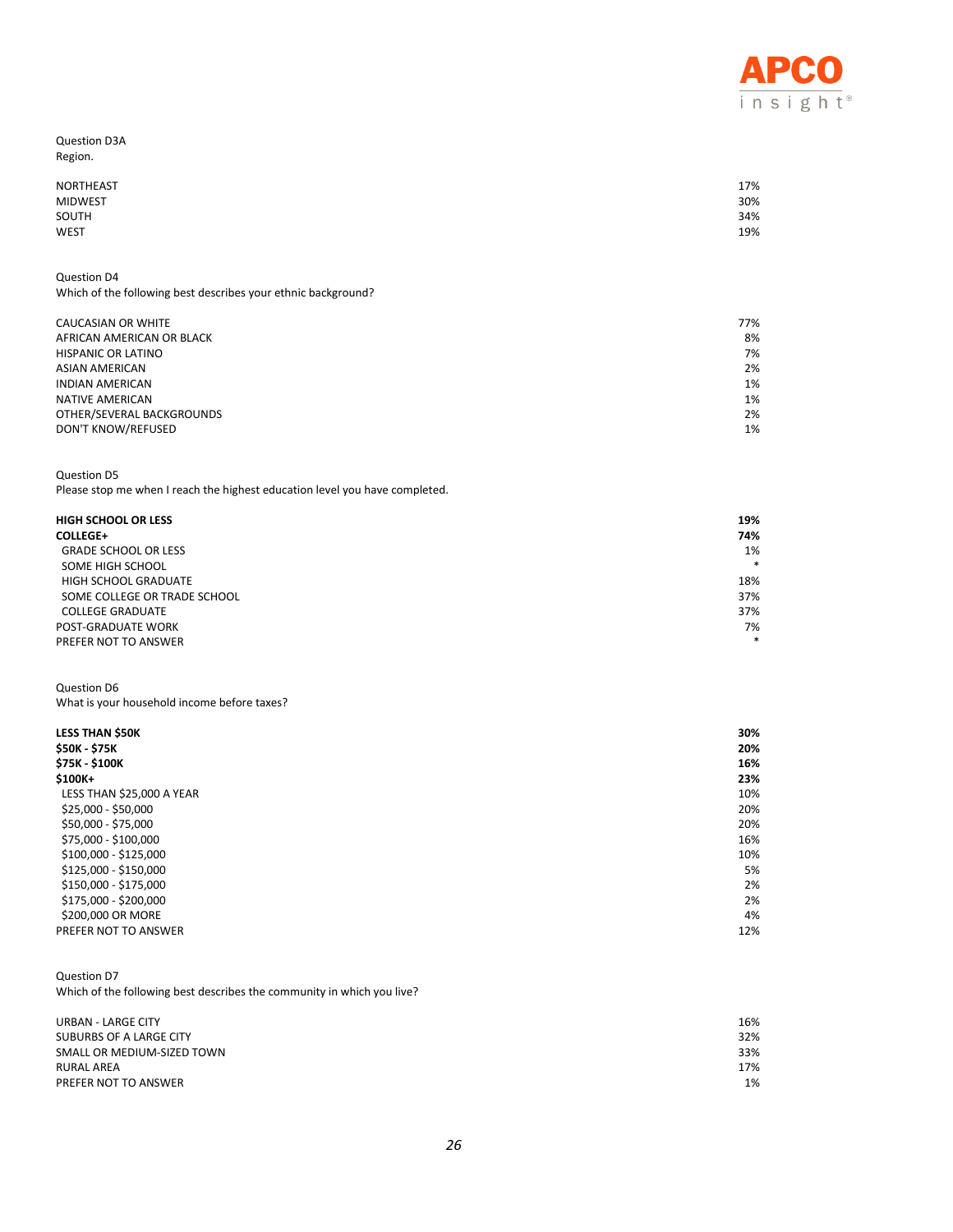

# **Johnson & Johnson Vision Care, Inc. U.S. Contact Lens Online Purchasers Survey 500 adult consumers who purchase their contacts online Field dates: September 24 – October 2, 2015**

Question 1 From where, specifically, did you last purchase contact lenses for your personal use?

| 1-800 CONTACTS / 1800CONTACTS.COM | 53%    |
|-----------------------------------|--------|
| VISIONDIRECT.COM                  | 12%    |
| COSTAL.COM                        | 5%     |
| LENS.COM                          | 5%     |
| VISIONPROS.COM                    | 4%     |
| LENSDISCOUNTERS.COM               | 3%     |
| DISCOUNTCONTACTLESNSES.COM        | 3%     |
| LENSCRAFTERSCONTACTS.COM          | 2%     |
| WALGREENS                         | 1%     |
| OPTICONTACTS.COM                  | 1%     |
| SAVEONLENS.COM                    | 1%     |
| ALLABOUTVISION.COM                | $\ast$ |
| FRAMESDIRECT.COM                  | $\ast$ |
| DAYSOFCONTACTLENSES.COM           | $\ast$ |
| PRICESMARTCONTACTS.COM            | $\ast$ |
| <b>OTHER</b>                      | 5%     |
| I DON'T KNOW/I DON'T REMEMBER     | 4%     |

# Question 2

How long have you been wearing contact lenses?

| <b>LESS THAN A YEAR</b> | 2%  |
|-------------------------|-----|
| 1-5 YEARS               | 22% |
| 6-20 YEARS              | 47% |
| 21+ YEARS               | 29% |
| 1-2 YEARS               | 4%  |
| 3-5 YEARS               | 18% |
| 6-10 YEARS              | 20% |
| 11-20 YEARS             | 27% |
| 21-30 YEARS             | 19% |
| 31-40 YEARS             | 6%  |
| MORE THAN 40 YEARS      | 4%  |

Question 3

What are some reasons you purchase contact lenses online or over the phone? Please select as many options as applicable.

| <b>PRICE</b>                   | 80% |
|--------------------------------|-----|
| <b>CONVENIENCE OF DELIVERY</b> | 70% |
| <b>EASE OF ORDERING</b>        | 70% |
| TIME SAVINGS                   | 54% |
| DON'T HAVE TO VISIT THE DOCTOR | 28% |
| <b>CONFIDENCE IN SELLER</b>    | 25% |
| RECOMMENDATION FROM DOCTOR     | 15% |
| <b>OTHER</b>                   | 1%  |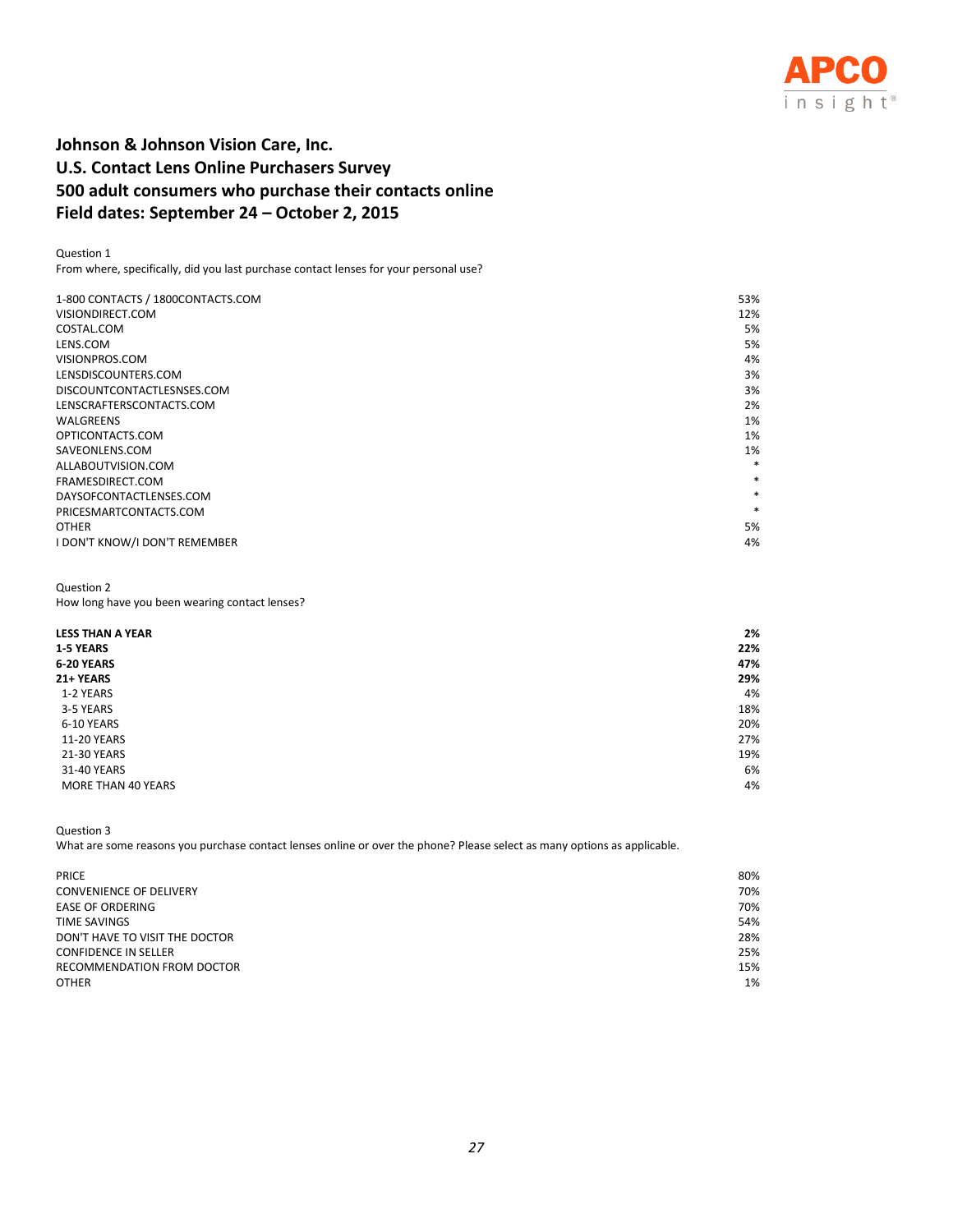Thinking about all the times you have ordered contacts online or over the phone, have you ever: Summary Table: % Yes

| ORDERED CONTACTS USING A CONTACT LENS PRESCRIPTION THAT WAS LESS THAN A MONTH FROM ITS EXPIRATION DATE?<br>RECEIVED AN EMAIL OR LETTER FROM YOUR RETAILER REMINDING YOU THAT YOUR CONTACT LENS PRESCRIPTION WAS | 62%<br>58% |
|-----------------------------------------------------------------------------------------------------------------------------------------------------------------------------------------------------------------|------------|
| <b>EXPIRING SOON?</b>                                                                                                                                                                                           |            |
| ORDERED CONTACTS USING A CONTACT LENS PRESCRIPTION THAT WAS ALREADY EXPIRED?                                                                                                                                    | 32%        |
|                                                                                                                                                                                                                 |            |
| Question 4 1                                                                                                                                                                                                    |            |
| Thinking about all the times you have ordered contacts online or over the phone, have you ever:                                                                                                                 |            |
| Ordered contacts using a contact lens prescription that was less than a month from its expiration date?                                                                                                         |            |
|                                                                                                                                                                                                                 |            |
| <b>YES</b>                                                                                                                                                                                                      | 62%        |
| NO.<br><b>I DON'T KNOW OR REMEMBER</b>                                                                                                                                                                          | 31%<br>7%  |
|                                                                                                                                                                                                                 |            |
|                                                                                                                                                                                                                 |            |
| Question 4 2                                                                                                                                                                                                    |            |
| Thinking about all the times you have ordered contacts online or over the phone, have you ever:                                                                                                                 |            |
| Ordered contacts using a contact lens prescription that was already expired?                                                                                                                                    |            |
| YES                                                                                                                                                                                                             | 32%        |
| NO                                                                                                                                                                                                              | 64%        |
| <b>I DON'T KNOW OR REMEMBER</b>                                                                                                                                                                                 | 4%         |
|                                                                                                                                                                                                                 |            |
| Question 4_3                                                                                                                                                                                                    |            |
| Thinking about all the times you have ordered contacts online or over the phone, have you ever:                                                                                                                 |            |
| Received an email or letter from your retailer reminding you that your contact lens prescription was expiring soon?                                                                                             |            |
|                                                                                                                                                                                                                 |            |
| YES                                                                                                                                                                                                             | 58%        |
| NO.                                                                                                                                                                                                             | 34%        |
| <b>I DON'T KNOW OR REMEMBER</b>                                                                                                                                                                                 | 8%         |
|                                                                                                                                                                                                                 |            |
| Question 5                                                                                                                                                                                                      |            |
| Have you ever ordered contact lenses online or over the phone as a result of this reminder?                                                                                                                     |            |
| $n = 288$                                                                                                                                                                                                       |            |
| <b>TOTAL YES</b>                                                                                                                                                                                                | 86%        |
| I ORDERED MORE CONTACT LENSES BEFORE MY PRESCRIPTION EXPIRED                                                                                                                                                    | 61%        |
| I ORDERED MORE CONTACT LENSES AFTER MY PRESCRIPTION EXPIRED                                                                                                                                                     | 19%        |
| I ORDERED MORE CONTACT LENSES, BUT I DON'T REMEMBER WHETHER IT WAS BEFORE OR AFTER MY PRESCRIPTION                                                                                                              | 6%         |
| <b>EXPIRED</b>                                                                                                                                                                                                  |            |
| <b>NO</b><br><b>I DON'T KNOW OR REMEMBER</b>                                                                                                                                                                    | 12%<br>2%  |
|                                                                                                                                                                                                                 |            |

Question 6

How important is it to you that you receive the exact brand of contacts you order as opposed to a similar product under a different branding?

| <b>TOTAL IMPORTANT</b>          | 94% |
|---------------------------------|-----|
| <b>TOTAL UNIMPORTANT</b>        | 6%  |
| <b>VERY IMPORTANT</b>           | 76% |
| SOMEWHAT IMPORTANT              | 18% |
| NOT VERY IMPORTANT              | 5%  |
| NOT AT ALL IMPORTANT            | 1%  |
| <b>I DON'T KNOW OR REMEMBER</b> | 0%  |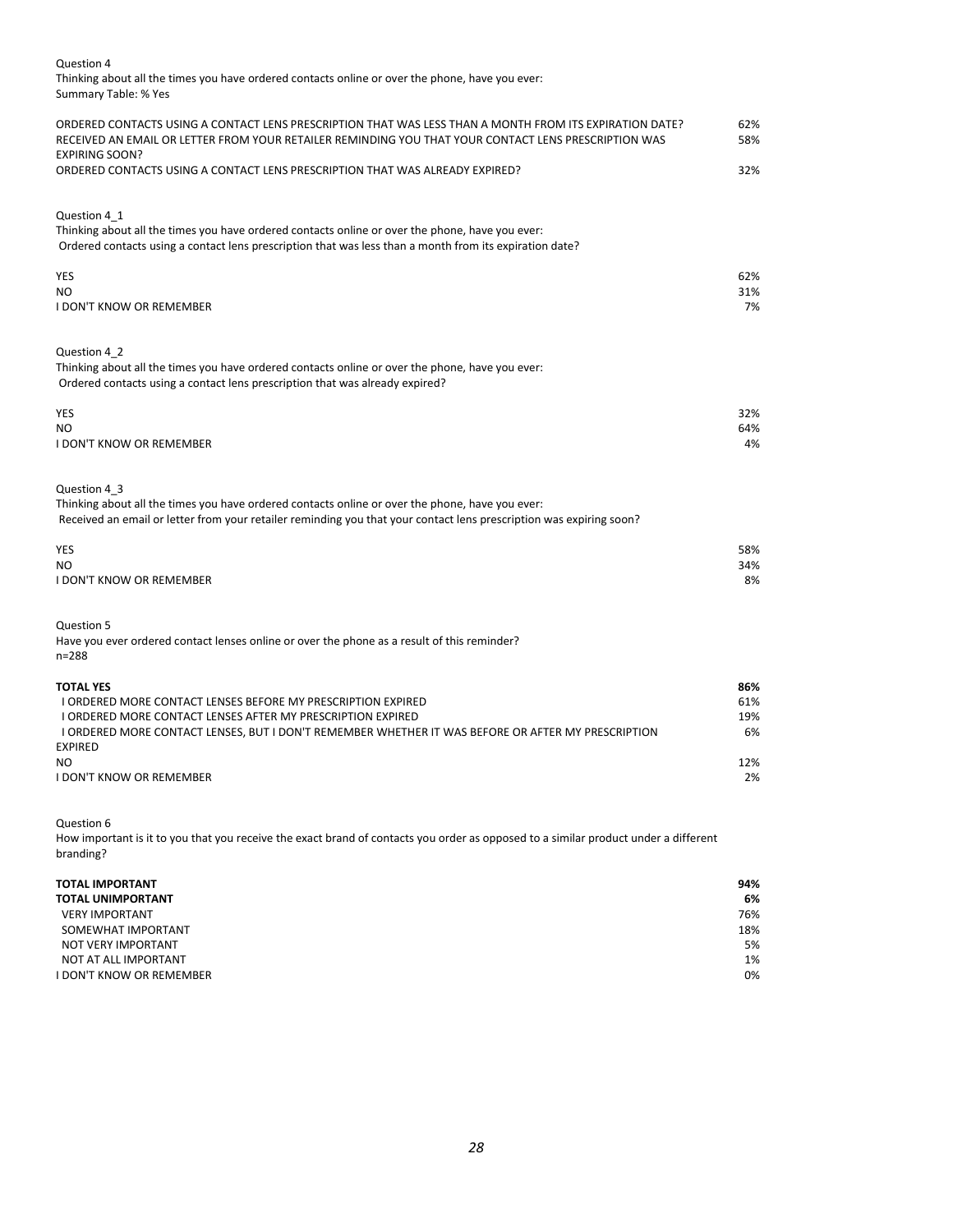#### Question 7A

When buying contact lenses online or over the phone in the past, has the company you were ordering from ever informed you that they do not carry or do not currently have stocked, the brand of contact lenses on your prescription, and advised you to get another brand of contact lenses instead?

| <b>YES</b>                      | 31% |
|---------------------------------|-----|
| N <sub>O</sub>                  | 66% |
| <b>I DON'T KNOW OR REMEMBER</b> | 2%  |

Question 7B

Did you then order that other brand of contact lenses? n=156

| <b>YES</b>                      | 80% |
|---------------------------------|-----|
| <b>NO</b>                       | 18% |
| <b>I DON'T KNOW OR REMEMBER</b> | 2%  |

Question 8A

Have you ever received, in the mail, a different brand of contact lenses than you thought you had ordered, without being given advance warning that you were getting another brand of contacts?

| <b>YES</b>                      | 24%     |
|---------------------------------|---------|
| <b>NO</b>                       | 76%     |
| <b>I DON'T KNOW OR REMEMBER</b> | $\star$ |

Question 8B

How satisfied were you with this different brand of contact lenses you received? n=136

| <b>TOTAL SATISFIED</b>    | 96% |
|---------------------------|-----|
| <b>TOTAL DISSATISFIED</b> | 4%  |
| <b>VERY SATISFIED</b>     | 71% |
| SOMEWHAT SATISFIED        | 24% |
| SOMEWHAT DISSATISFIED     | 2%  |
| <b>VERY DISSATISFIED</b>  | 1%  |
| I DON'T KNOW OR REMEMBER  | 1%  |

Question 9

Thinking about the last time you purchased contact lenses through an online or telephone retailer, how much time, if any, did you spend comparing prices?

| <b>I DID NOT COMPARE PRICES OF CONTACT LENSES</b> | 8%  |
|---------------------------------------------------|-----|
| <b>UNDER 30 MIN</b>                               | 58% |
| <b>30 MIN OR LONGER</b>                           | 32% |
| LESS THAN TEN MINUTES                             | 18% |
| TEN MINUTES TO A HALF HOUR                        | 40% |
| A HALF HOUR TO AN HOUR                            | 21% |
| MORE THAN AN HOUR                                 | 11% |
| <b>I DON'T KNOW OR REMEMBER</b>                   | 2%  |

Question 9A

Thinking about the last time you purchased contact lenses through an online or telephone retailer with a new prescription, how did that retailer get your contact lens prescription?

| I PROVIDED THE RETAILER WITH MY PRESCRIPTION                      | 61% |
|-------------------------------------------------------------------|-----|
| THE RETAILER CONTACTED THE DOCTOR DIRECTLY TO GET MY PRESCRIPTION | 35% |
| THE RETAILER GOT MY PRESCRIPTION ANOTHER WAY                      | 1%  |
| <b>I DON'T KNOW OR REMEMBER</b>                                   | 2%  |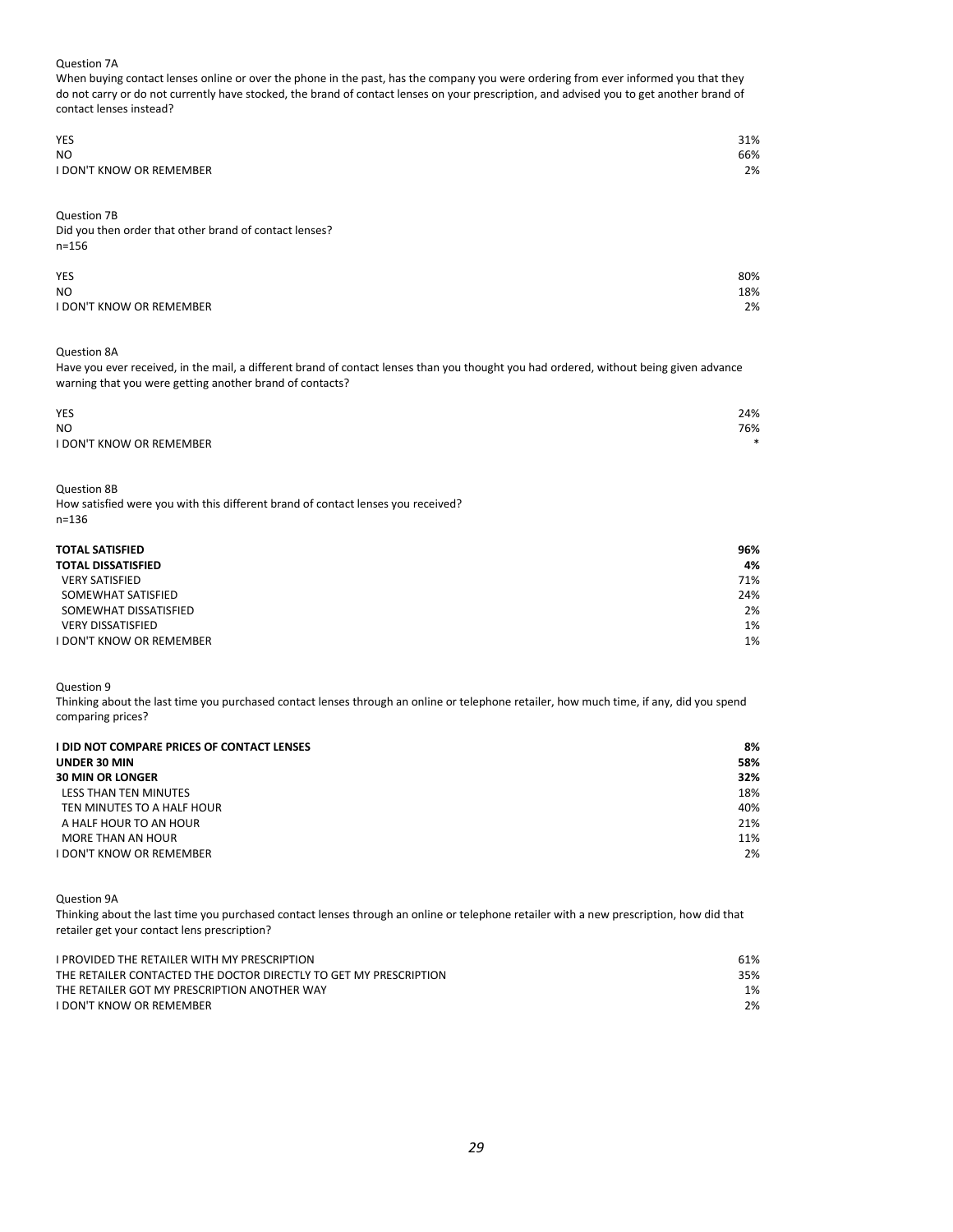#### Question 9B

Here are some reasons contact lens retailers may contact eye doctors directly to get patients' prescriptions. Which of the following are reasons your online or telephone contact lens retailer contacted your eye doctor directly for your prescriptions the last time you purchased contact lenses with a new prescription? n=177

| IT IS EASIER FOR ME FOR MY ONLINE OR TELEPHONE RETAILER TO CONTACT MY EYE DOCTOR DIRECTLY | 51% |
|-------------------------------------------------------------------------------------------|-----|
| THIS IS THE WAY I HAVE ALWAYS DONE IT                                                     | 49% |
| I COULD NOT FIND MY PRESCRIPTION                                                          | 25% |
| I COULD NOT REMEMBER MY PRESCRIPTION                                                      | 18% |
| <b>OTHER</b>                                                                              | 7%  |
| I DON'T KNOW OR REMEMBER                                                                  | 3%  |
|                                                                                           |     |

Question 10

n=184

The last time you purchased contacts over the internet or by phone, did that retailer ask for your permission for them to contact your eye doctor to verify your prescription?

| YES                             | 76% |
|---------------------------------|-----|
| <b>NO</b>                       | 13% |
| <b>I DON'T KNOW OR REMEMBER</b> | 11% |

Question 11

Overall, do you think that online or phone contact lens retailers should be required to verify that your contact lens prescription is valid by contacting your eye care professional prior to the sale?

| YES. ONLINE OR PHONE RETAILERS SHOULD BE REQUIRED TO VERIFY PRESCRIPTIONS WITH DOCTORS    | 65% |
|-------------------------------------------------------------------------------------------|-----|
| NO. ONLINE OR PHONE RETAILERS SHOULD NOT BE REQUIRED TO VERIFY PRESCRIPTIONS WITH DOCTORS | 28% |
| <b>I DON'T KNOW</b>                                                                       | 7%  |

Question 13

Please tell us how important you find each of these attributes when purchasing contact lenses online or over the telephone. Summary of Attributes: % Very Important

| <b>PRICE</b>                      | 80% |
|-----------------------------------|-----|
| <b>REPUTABLE RETAILER</b>         | 66% |
| <b>TYPE</b>                       | 65% |
| <b>BRAND</b>                      | 60% |
| <b>DELIVERY TIME</b>              | 52% |
| <b>QUANTITY DELIVERED AT ONCE</b> | 47% |

Question 13

Please tell us how important you find each of these attributes when purchasing contact lenses online or over the telephone. Summary of Attributes: % Total Important

| <b>PRICE</b>                      | 99% |
|-----------------------------------|-----|
| <b>REPUTABLE RETAILER</b>         | 97% |
| <b>TYPE</b>                       | 95% |
| <b>BRAND</b>                      | 93% |
| <b>DELIVERY TIME</b>              | 92% |
| <b>QUANTITY DELIVERED AT ONCE</b> | 88% |

Question 13\_1 Please tell us how important you find each of these attributes when purchasing contact lenses online or over the telephone. Brand

| <b>TOTAL IMPORTANT</b>     | 93%    |
|----------------------------|--------|
| <b>TOTAL NOT IMPORTANT</b> | 7%     |
| <b>VERY IMPORTANT</b>      | 60%    |
| SOMEWHAT IMPORTANT         | 33%    |
| NOT VERY IMPORTANT         | 6%     |
| NOT AT ALL IMPORTANT       | 1%     |
| <b>I DON'T KNOW</b>        | $\ast$ |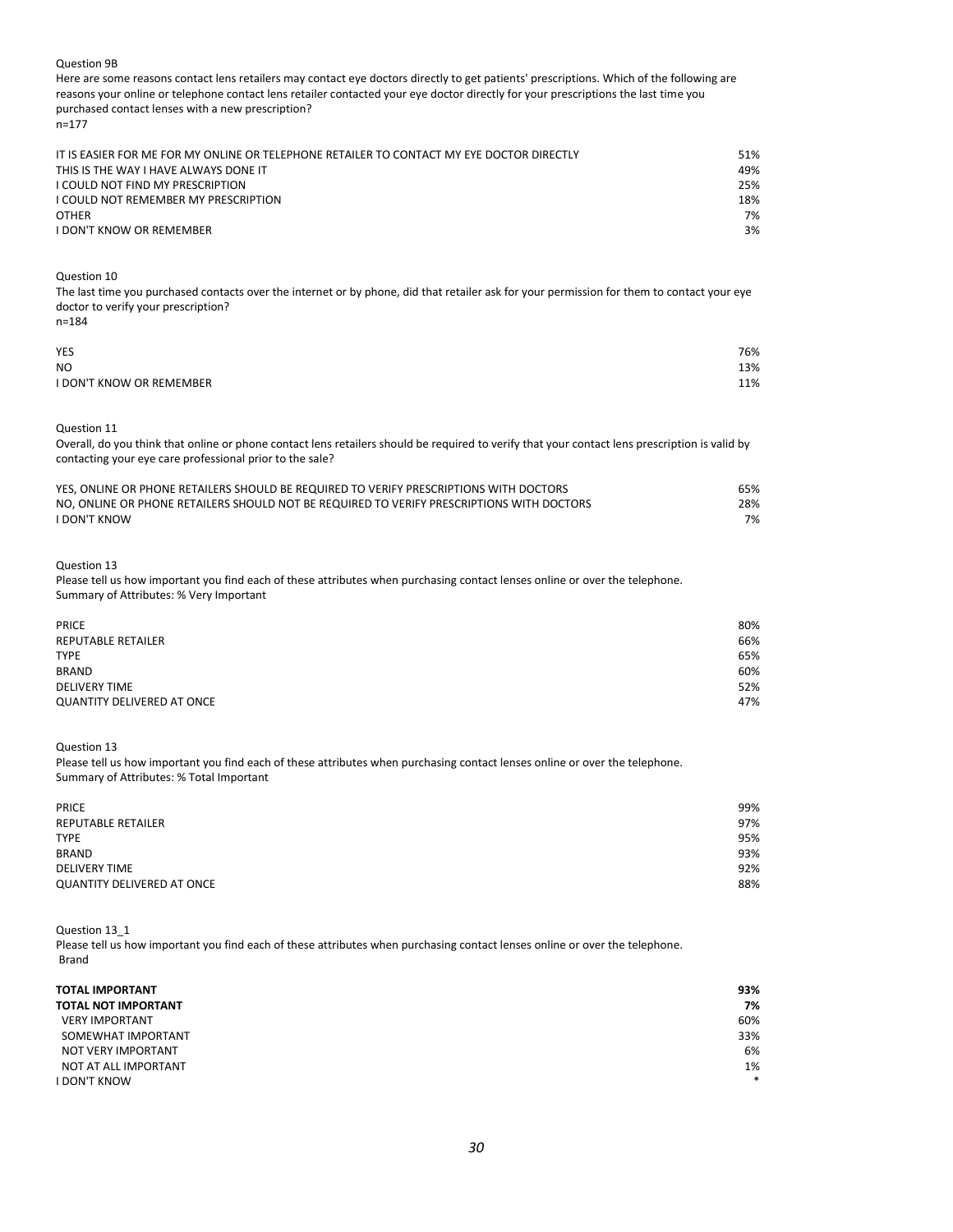Question 13\_2

Please tell us how important you find each of these attributes when purchasing contact lenses online or over the telephone. Type

| <b>TOTAL IMPORTANT</b>     | 95% |
|----------------------------|-----|
| <b>TOTAL NOT IMPORTANT</b> | 5%  |
| <b>VERY IMPORTANT</b>      | 65% |
| SOMEWHAT IMPORTANT         | 29% |
| NOT VERY IMPORTANT         | 4%  |
| NOT AT ALL IMPORTANT       | 1%  |
| <b>I DON'T KNOW</b>        | *   |

Question 13\_3

Please tell us how important you find each of these attributes when purchasing contact lenses online or over the telephone. Delivery time

| <b>TOTAL IMPORTANT</b>     | 92% |
|----------------------------|-----|
| <b>TOTAL NOT IMPORTANT</b> | 8%  |
| <b>VERY IMPORTANT</b>      | 52% |
| SOMEWHAT IMPORTANT         | 40% |
| NOT VERY IMPORTANT         | 7%  |
| NOT AT ALL IMPORTANT       | 1%  |
| <b>I DON'T KNOW</b>        | 0%  |

Question 13\_4

Please tell us how important you find each of these attributes when purchasing contact lenses online or over the telephone. Quantity delivered at once

| <b>TOTAL IMPORTANT</b>     | 88%    |
|----------------------------|--------|
| <b>TOTAL NOT IMPORTANT</b> | 12%    |
| <b>VERY IMPORTANT</b>      | 47%    |
| SOMEWHAT IMPORTANT         | 41%    |
| NOT VERY IMPORTANT         | 11%    |
| NOT AT ALL IMPORTANT       | 1%     |
| <b>I DON'T KNOW</b>        | $\ast$ |

Question 13\_5

Please tell us how important you find each of these attributes when purchasing contact lenses online or over the telephone. Price

| TOTAL IMPORTANT |  |
|-----------------|--|
|-----------------|--|

| <b>TOTAL IMPORTANT</b>     | 99% |
|----------------------------|-----|
| <b>TOTAL NOT IMPORTANT</b> | 1%  |
| <b>VERY IMPORTANT</b>      | 80% |
| SOMEWHAT IMPORTANT         | 19% |
| NOT VERY IMPORTANT         | 1%  |
| NOT AT ALL IMPORTANT       | 0%  |
| <b>I DON'T KNOW</b>        | 0%  |

Question 13\_6

Please tell us how important you find each of these attributes when purchasing contact lenses online or over the telephone. Reputable retailer

| <b>TOTAL IMPORTANT</b>     | 97%    |
|----------------------------|--------|
| <b>TOTAL NOT IMPORTANT</b> | 3%     |
| <b>VERY IMPORTANT</b>      | 66%    |
| SOMEWHAT IMPORTANT         | 30%    |
| NOT VERY IMPORTANT         | 3%     |
| NOT AT ALL IMPORTANT       | *      |
| <b>I DON'T KNOW</b>        | $\ast$ |